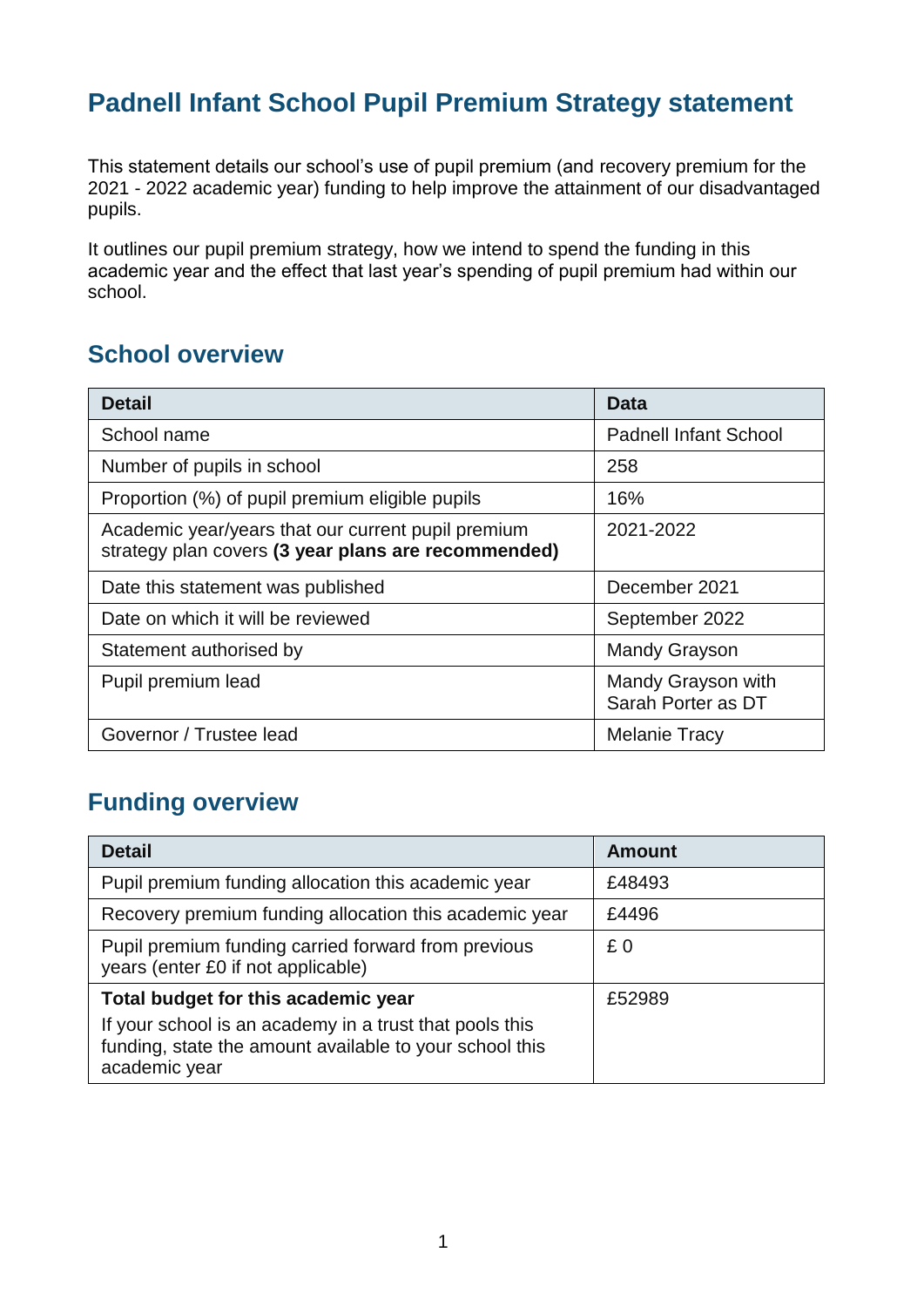### Part A: Pupil premium strategy plan

#### **Statement of intent**

- Our intention is to create an environment at Padnell Infants where all children thrive no matter what their background and personal barriers and all staff understand the need for 'equity for all', to ensure all children achieve their very best.
- Our strategy is to ensure high visibility of disadvantaged children and their families, providing quality first teaching, which seeks to provide bespoke provision, securing good outcomes in all areas of learning, which is at least in line with their peers.

## **Challenges**

This details the key challenges to achievement that we have identified among our disadvantaged pupils.

| <b>Challenge</b><br>number | <b>Detail of challenge</b>                                                                                                                           |
|----------------------------|------------------------------------------------------------------------------------------------------------------------------------------------------|
|                            | Poor communication and language on entry can be a barrier for some children<br>and affects early literacy skills and access to the wider curriculum. |
| $\mathcal{P}$              | Self-regulation – some children have a lack of awareness and control of their<br>emotions, affecting their behaviour for learning.                   |
| 3                          | Fine motor skills are not as developed in some cases.                                                                                                |
| 4                          | Parental confidence and engagement can be affected by their own previous<br>experiences and go on to impact their children's perception of school.   |
| 5                          | Routines, expectations, diet and sleep can affect ability to concentrate and<br>engage with the learning.                                            |
| 6                          | Access to enrichment activities can be limited e.g. museums, clubs.                                                                                  |
|                            | Attendance and lateness for some families can affect continuity of provision,<br>friendships and the child's confidence.                             |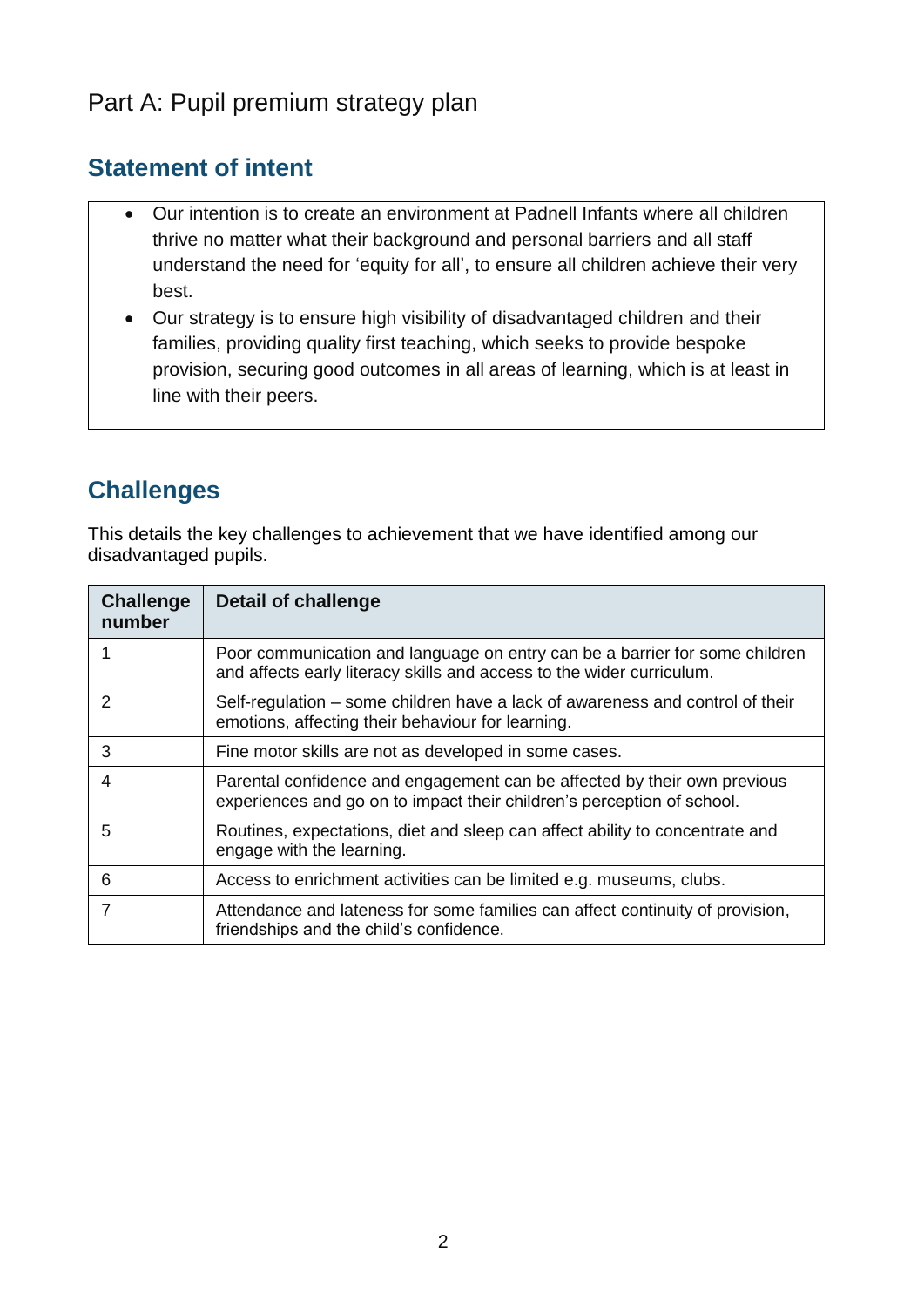### **Intended outcomes**

This explains the outcomes we are aiming for **by the end of our current strategy plan**, and how we will measure whether they have been achieved.

| <b>Intended outcome</b>                                                                                                                                  | <b>Success criteria</b>                                                                                                                                                                                                                                                |
|----------------------------------------------------------------------------------------------------------------------------------------------------------|------------------------------------------------------------------------------------------------------------------------------------------------------------------------------------------------------------------------------------------------------------------------|
| For all children to be able to articulate<br>sounds in speech correctly and be<br>exposed to a wide range of vocabulary.                                 | The gap between the % of disadvantaged<br>children and non-disadvantaged children<br>achieving GLD including CLL will be narrow<br>and compare favourably with any produced<br>national data going forward.<br>Language link and or NELI will show<br>improved scores. |
| For all children to be able to talk about their<br>feelings and express themselves in a<br>regulated way, allowing them to access<br>school effectively. | Behaviour for learning in school for all year<br>groups is good with children able to discuss<br>and utilise the Zones of Regulation.<br>Entries in the Red Book will reduce.                                                                                          |
| For all children to develop strong gross and<br>fine motor control.                                                                                      | Children will be able to control a pencil to<br>record their learning and develop secure<br>writing skills and their gross motor skills will<br>be in line with their peers.                                                                                           |
| Secure good outcomes in phonics for both<br>year 1 (Summer 2022) and year 2 (December<br>2021 and Summer 2022)                                           | % of eligible PP children achieve in line with<br>non PP children excluding those with SEND<br>barriers.                                                                                                                                                               |
| Secure good outcomes in maths, writing and<br>especially reading.                                                                                        | % of children achieving age related and<br>greater depth in each area is in line with<br>non-disadvantaged children.                                                                                                                                                   |
| For all children to have the opportunity to<br>experience trips, events and clubs enriching<br>their childhood.                                          | 100% of PP children will attend school trips<br>and all PP children will be checked for<br>access to clubs and prioritised for any<br>additional opportunities, which may arise.                                                                                       |
| Attendance for all PP children to be good or<br>better.                                                                                                  | Attendance of all the groups to be above<br>95% and work towards schools previous<br>target of 97%. (Covid absence will affect<br>this).                                                                                                                               |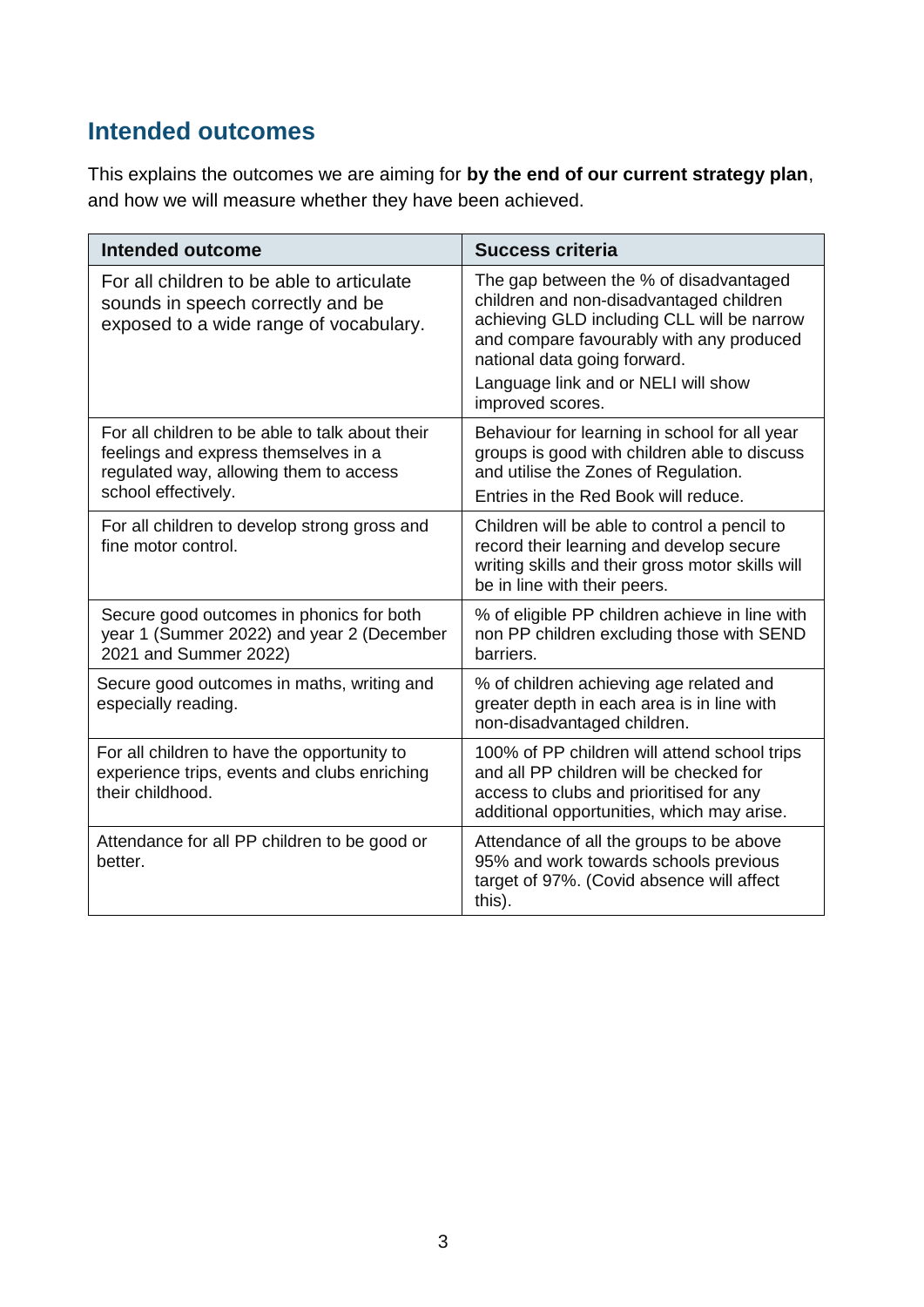## **Activity in this academic year**

This details how we intend to spend our pupil premium (and recovery premium funding) **this academic year** to address the challenges listed above.

### **Teaching (for example, CPD, recruitment and retention)**

Budgeted cost: £ 16000

| <b>Activity</b>                                                                                                                                                          | <b>Evidence that supports this</b><br>approach                                                                                                                                                                    | <b>Challenge</b><br>number(s)<br>addressed |
|--------------------------------------------------------------------------------------------------------------------------------------------------------------------------|-------------------------------------------------------------------------------------------------------------------------------------------------------------------------------------------------------------------|--------------------------------------------|
| Key Early years staff to<br>train in and deliver NELI                                                                                                                    | State funded programme giving good<br>results and being promoted by DfE.                                                                                                                                          | 1 - Communication                          |
| <b>ELKAN trained LSA to</b><br>deliver speech<br>intervention across the<br>school and to support<br>year R with language<br>groups and individual<br>speech programmes. | EEF show oral language interventions<br>lead to good outcomes.                                                                                                                                                    | 1 - Communication                          |
| Introduction of self-<br>regulation curriculum by<br>the SENCO, utilised by<br>whole school and<br>delivered 1:1 where<br>needed by the ELSA.                            | EEF toolkit shows impact of developing<br>self-regulation.                                                                                                                                                        | 2 – Regulation                             |
| SENCO to support staff<br>in securing their<br>understanding of their<br>impact on pupil<br>progress.                                                                    | EEF project details that quality<br>deployment of LSAs impacts on<br>children's learning positively.                                                                                                              | 1, 2 and 3                                 |
| English lead to support<br>staff development in<br>reading skills e.g.<br>paired reading, PERA<br>testing.                                                               | Quality CPD impacts on pupil<br>outcomes.                                                                                                                                                                         | 1 - Early literacy skills                  |
| There is a whole school<br>CPD focus on<br>developing children's<br>metacognition,<br>including training from<br>HIAS.                                                   | The EEF found can be worth the<br>equivalent of an additional +7 months.                                                                                                                                          |                                            |
| Whole school narrative<br>on equity not equality<br>being a golden thread.                                                                                               | World Health Organisation quote equity<br>as 'the absence of avoidable or<br>remediable differences among groups<br>of people'. Schools that prioritise equity<br>are more in tune with their students'<br>needs. | 6 - Equity and access                      |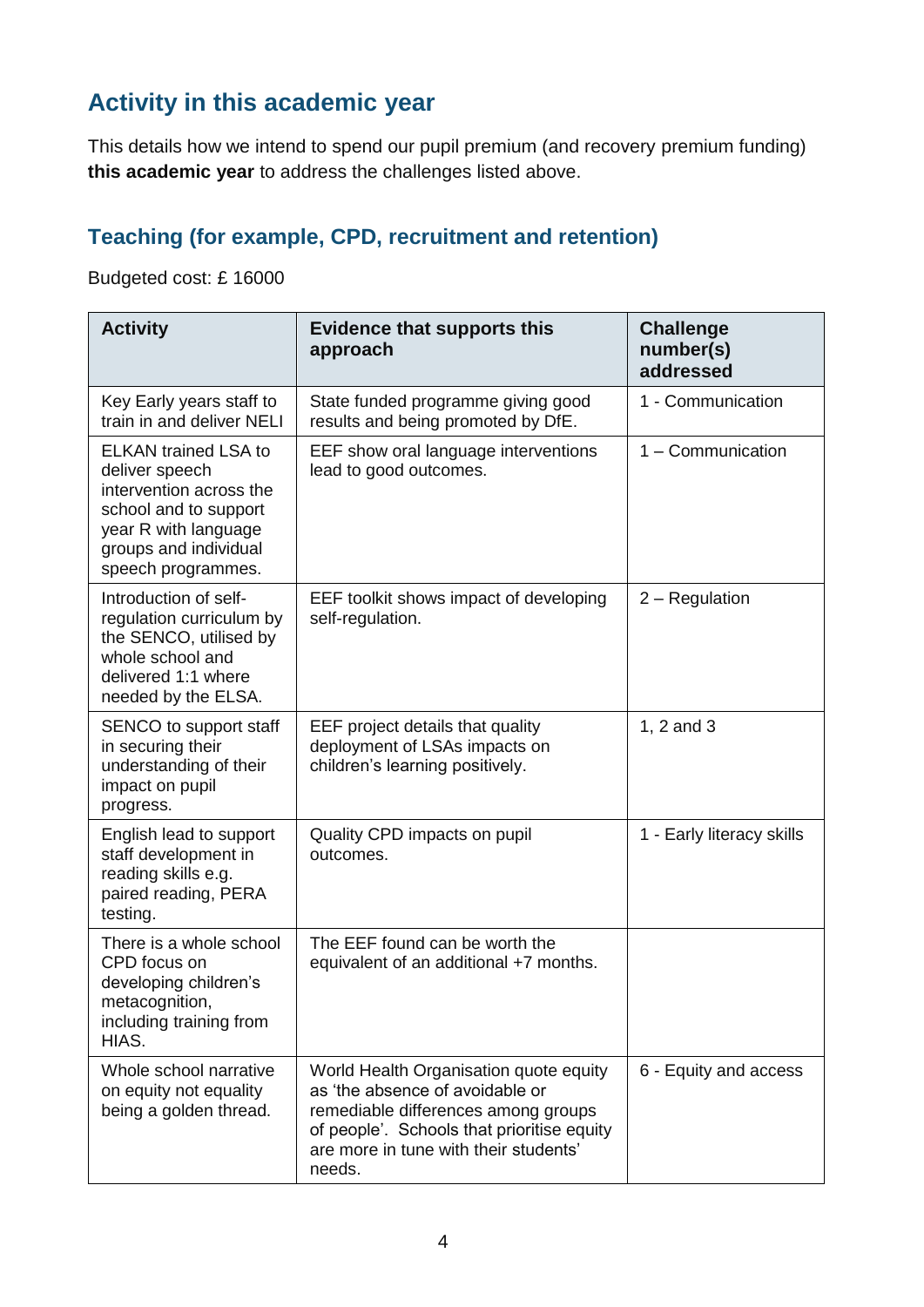### **Targeted academic support (for example, tutoring, one-to-one support structured interventions)**

Budgeted cost: £ 20780

| <b>Activity</b>                                                                                                                                                                                                  | <b>Evidence that supports this</b><br>approach                                                                                         | <b>Challenge</b><br>number(s)<br>addressed |
|------------------------------------------------------------------------------------------------------------------------------------------------------------------------------------------------------------------|----------------------------------------------------------------------------------------------------------------------------------------|--------------------------------------------|
| Tutoring qualified staff<br>member to deliver<br>precision teaching, lift<br>off and fisher family<br>work to target gaps and<br>support retention.                                                              | All programmes validated and<br>recommended by EPs. Previous use<br>shows good outcomes.                                               | 1- Early literacy skills                   |
| HLTA in early years to<br>apply additional hours<br>to work specifically on<br>the reading and phonic<br>skills of PP children in<br>the year group                                                              | Ofsted strongly focus on the importance<br>of early reading skills.<br>Education inspection blog.                                      | 1 - Early literacy skills                  |
| Key Early years staff to<br>assess and deliver the<br>programme NELI                                                                                                                                             | State funded programme giving good<br>results and being promoted by DfE.                                                               | 1 - Communication                          |
| Use Solent Children's<br>Therapy Pack to plan<br>for activities to develop<br>good gross and fine<br>motor control                                                                                               | Solent NHS recommendation                                                                                                              | 3 - Gross and fine<br>motor skills         |
| Teachers to adapt<br>lesson structure to<br>allow for: break away<br>groups and smaller<br>group work, which<br>supports in the moment<br>feedback.                                                              | EEF research shows feedback is more<br>effective when discussed, in the<br>moment and time is given for children to<br>apply feedback. | 1,2 and 3                                  |
| Diagnostic<br>assessments before<br>units support equity,<br>enabling focussed pre-<br>teaching as well as<br>catch-up groups.                                                                                   | High quality inclusive teaching is the<br>best way to impact on progress                                                               | 1,2 and $3$                                |
| Continuous provision is<br>used to provide<br>opportunity for pupils to<br>learn through<br>exploration, work<br>collaboratively, gain<br>independence, apply<br>previous learning and<br>support metacognition. | High quality inclusive teaching is the<br>best way to impact on progress                                                               | $1,2$ and $3$                              |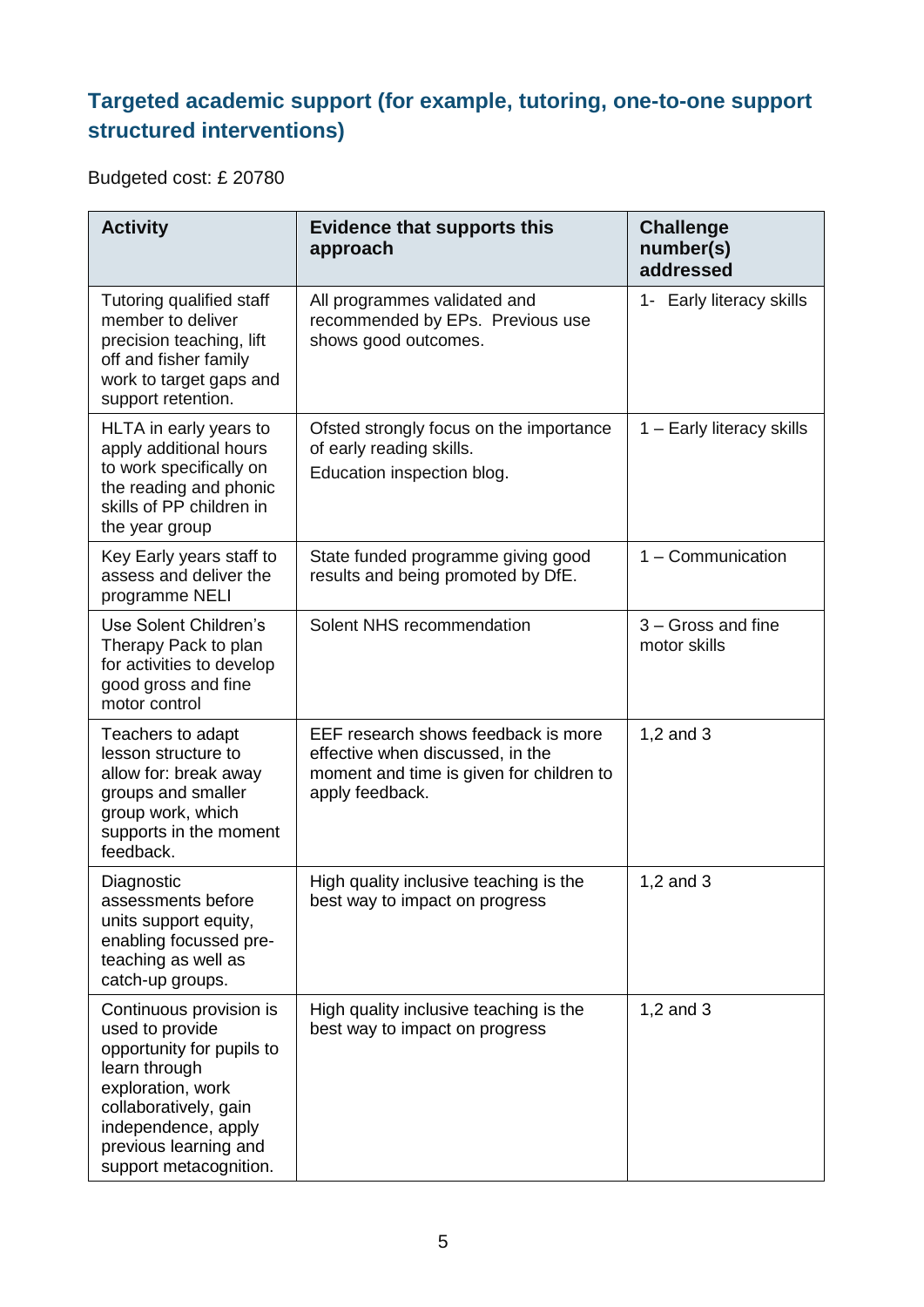### **Wider strategies (for example, related to attendance, behaviour, wellbeing)**

Budgeted cost: £ 16 209

| <b>Activity</b>                                                                                                                                              | <b>Evidence that supports this</b><br>approach                                                                                                                        | <b>Challenge</b><br>number(s)<br>addressed |
|--------------------------------------------------------------------------------------------------------------------------------------------------------------|-----------------------------------------------------------------------------------------------------------------------------------------------------------------------|--------------------------------------------|
| ELSA employed to<br>address individual<br>barriers and provide<br>emotional support.                                                                         | EEF toolkit shows impact of developing<br>regulation and emotional awareness.                                                                                         | 2                                          |
| Dedicated member of<br>staff employed to<br>support the wider family<br>and signpost for<br>additional support                                               | EEF suggests that parental<br>engagement can have a moderate<br>impact on securing good outcomes for<br>children                                                      | 4 and 5                                    |
| <b>Head Teacher and PP</b><br>Gov to monitor<br>provision, attendance<br>and access for all PP<br>children across all<br>aspects of school and<br>fill gaps. | Having a senior leader overseeing this<br>aspect of provision ensures it remains a<br>high focus.                                                                     | 4, 5, 6 and 7                              |
| Designated teacher<br>also SENCO and from<br>Spring will work 1:1 with<br>CiC on phonics and<br>reading skills.                                              | Outcomes for children in care improve<br>when a designated teacher is in place<br>as an advocate for them working<br>between school, the carers and the<br>authority. | 1                                          |

### **Total budgeted cost: £ 52 989**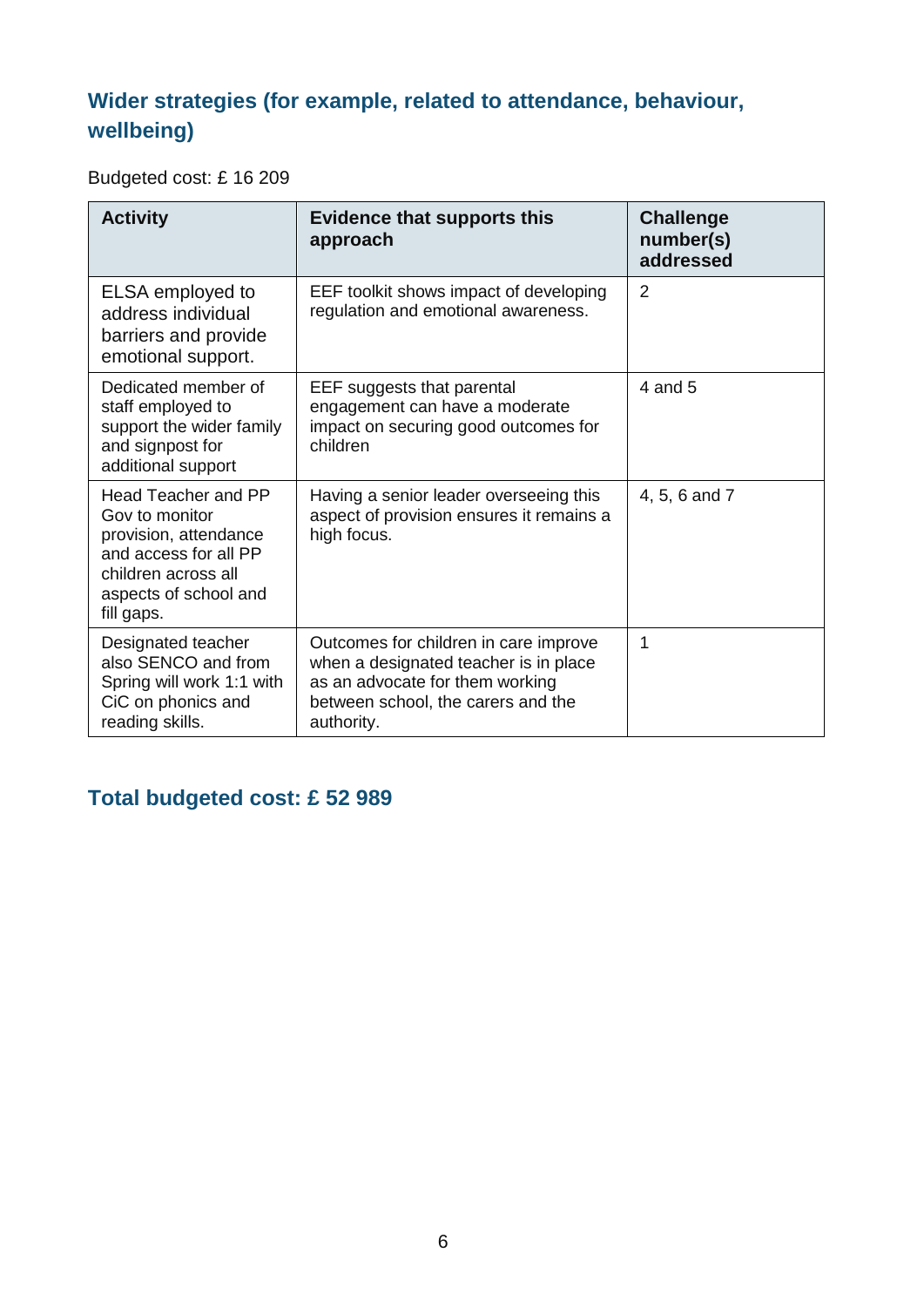# **Part B: Review of outcomes in the previous academic year**

#### **Pupil premium strategy outcomes**

This details the impact that our pupil premium activity had on pupils in the 2020 to 2021 academic year.

Due to COVID-19, performance measures have not been published for 2020 to 2021, and 2020 to 2021 results will not be used to hold schools to account. Therefore, the outcomes of the previous strategy are based on teacher assessments and other monitoring information.

*Catch-up premium enabled 91% of year 2 children at the end of 2020 to 2021 to achieve the phonics threshold, which despite the challenges and disrupted education of the last 2 years is in line with national. Of the 14 pupils eligible for PP, only 4 did not achieve the threshold and 2 of these also had SEND.* 

*The school used the Hampshire ready to progress assessment tool. This showed that for children in Year 2 the attainment for those children who had secured the minimum sufficiency statements for Reading, Writing and Maths were broadly in line with their peers.* 

| Year 2<br>$(2020 - 2021)$ | <b>Cohort</b> | РP  | <b>Non PP</b> |
|---------------------------|---------------|-----|---------------|
| Maths                     | 81%           | 79% | 82%           |
| <b>Reading</b>            | 77%           | 71% | 78%           |
| <b>Writing</b>            | 62%           | 57% | 63%           |

*At the end of 2020 to 2021,66.2% of the Year R cohort achieved their GLD. For PP children 63.6% of Year R pupils achieved their GLD showing that their attainment was broadly in line with that of their peers.*